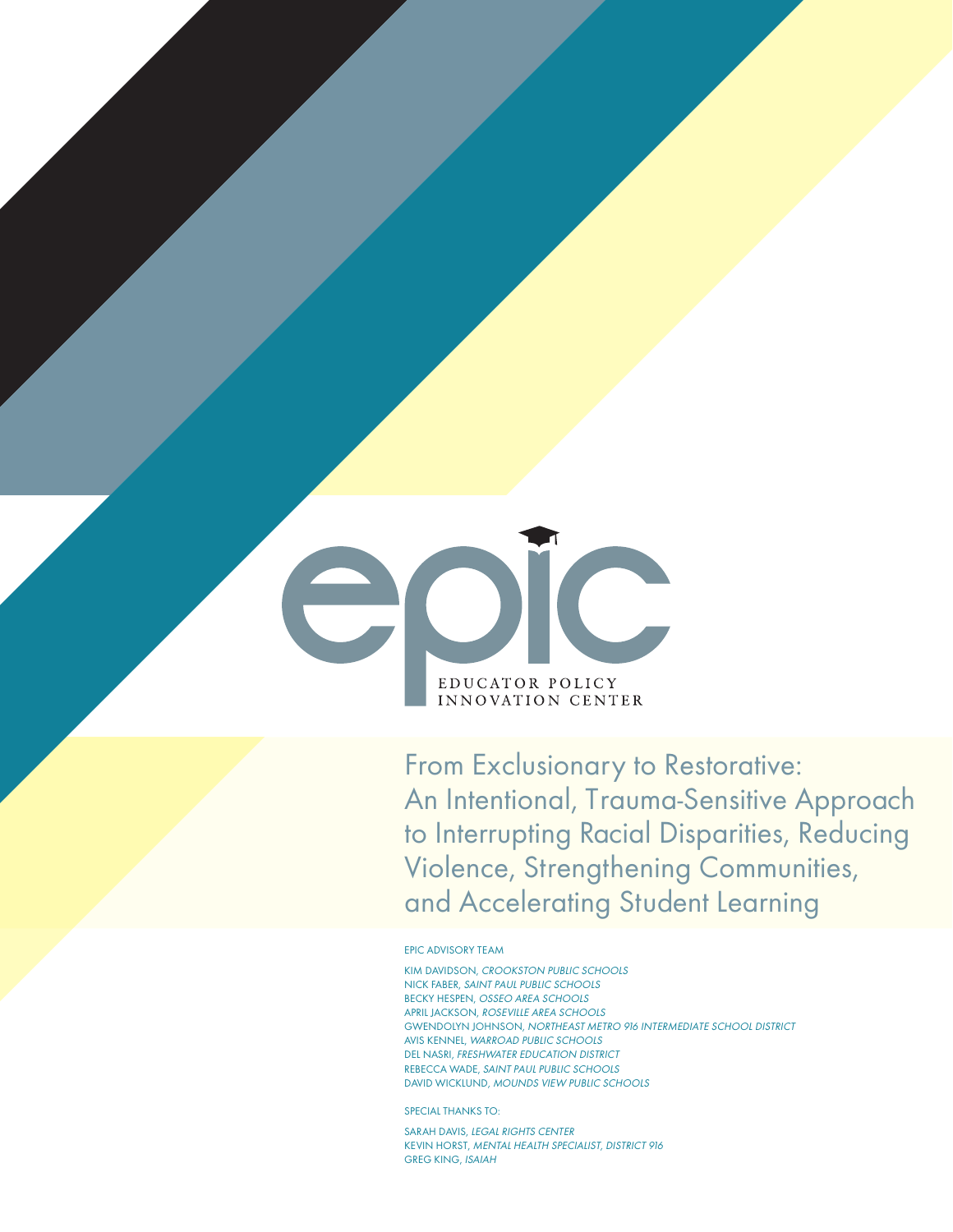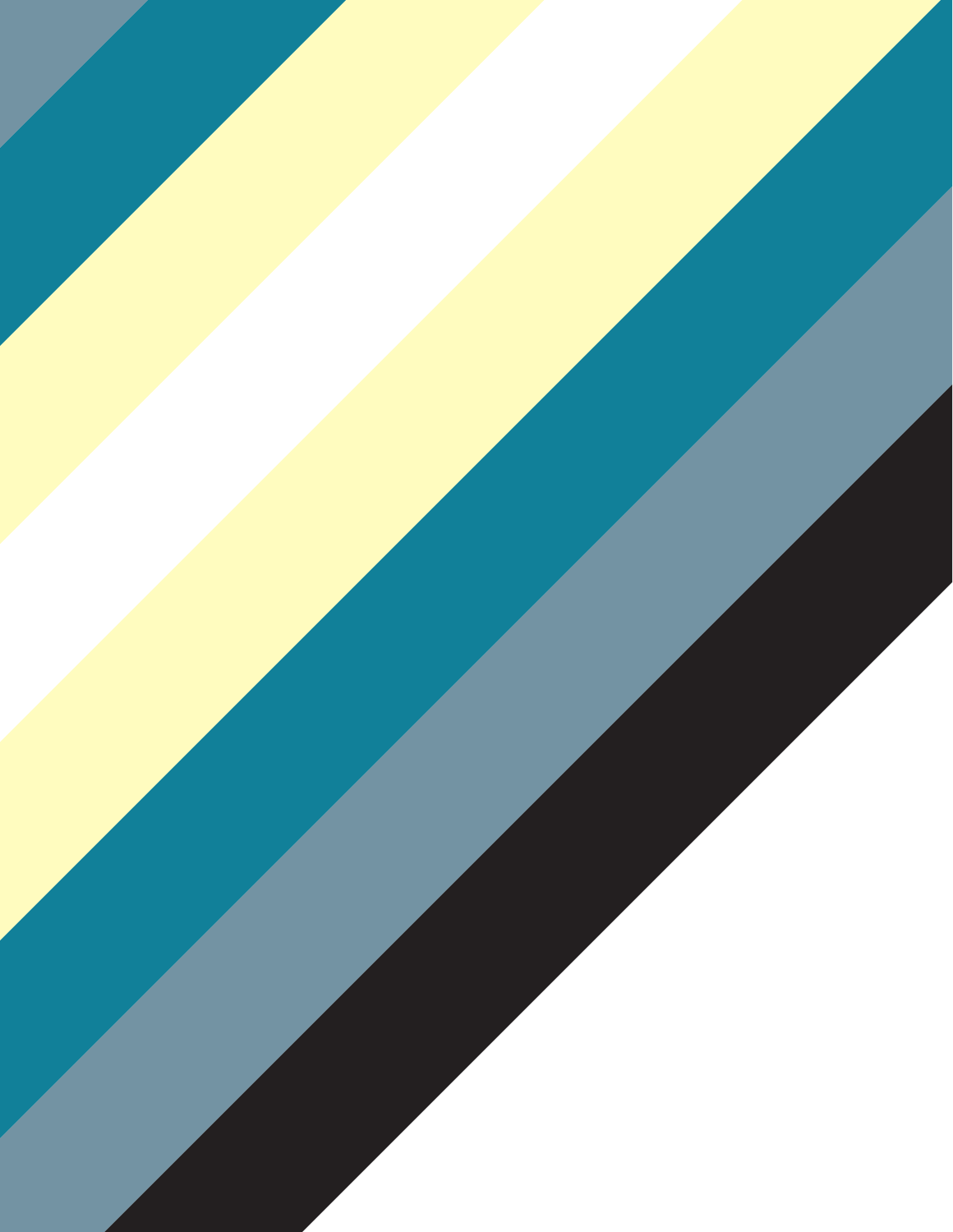# Executive Summary

Many of Minnesota's public schools rely heavily on exclusionary disciplinary policies, and what we now know about the effects of such practices makes continued use of these policies irresponsible. Exclusionary discipline policies that rely foremost on suspensions and expulsions did not produce the benefits proponents hoped for, and, instead, they have done more damage than almost anyone could have envisioned. The good news is that there are far more appropriate, research-backed approaches to student behavior that Minnesota can adopt in place of exclusionary policies. In order to interrupt racial disparities, reduce violence, and accelerate student learning, the state must help schools make the massive shift away from exclusionary, punitive interventions and toward trauma-informed, restorative practices.

The legacy of zero-tolerance and exclusionary discipline policies is troubling. These failed policies have caused great harm. Policymakers should give particular attention to these realities:

- •Zero-tolerance and exclusionary practices have not led to safer schools or higher levels of academic achievement.
- •Zero-tolerance and exclusionary practices have helped to create and sustain the schoolto-prison pipeline.
- •Zero-tolerance and exclusionary policies have led to grossly inequitable outcomes, with students of color and other minority groups becoming far more likely to face suspension and expulsion for behaviors that, when demonstrated by white students, are met with less severe responses.

But exclusionary policies cannot simply be abandoned without equipping educators with better approaches to student behavior. Students benefit when given "access to disciplinary approaches that can help address the underlying social and psychological causes of misbehavior," and at the same time, "schools must balance the need to ensure school safety, maintain classroom control for quality instruction, instill personal accountability, and provide strong responses in the face of grave misbehavior" (McMorris et al., 2013, p. 4). Minnesota schools can meet both of these needs by adopting a trauma-informed, restorative approach to students and student behavior.

## WHY DO WE NEED RESTORATIVE PRACTICES?

Restorative practices offer schools and districts the opportunity to reimagine their thinking around discipline and justice. In a restorative setting, far greater attention is paid to community building and engaging all students and staff in the school community. This is a paradigm shift from thinking about justice or discipline as a means of social control or a reaction to misbehavior to thinking about justice and discipline as mechanisms of building communities and teaching accountability (Morrison, 2016). Restorative practitioners seek to use non-exclusionary methods as much as possible for holding students accountable for their behavior.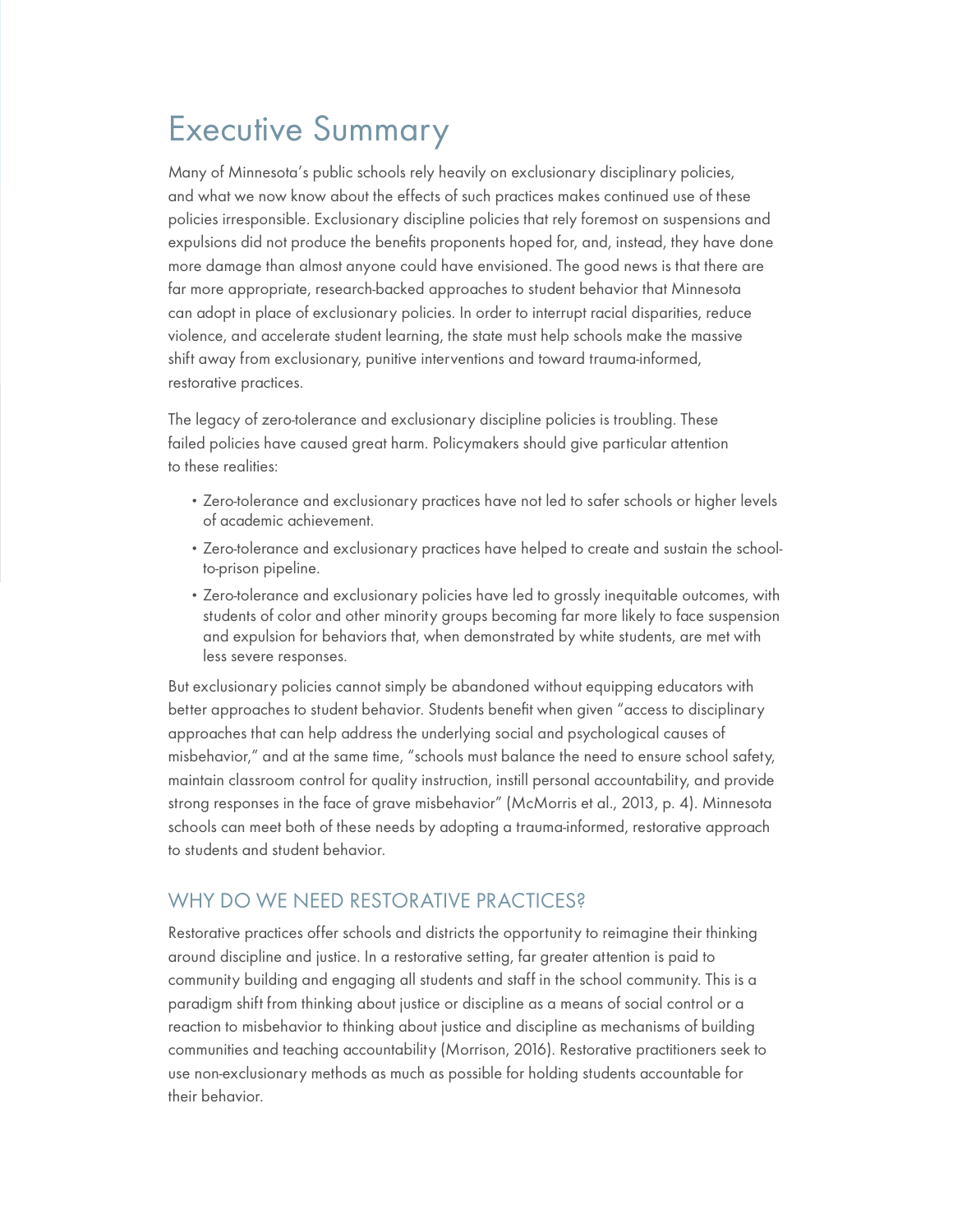In schools that have adopted restorative practices, time is spent early and often on a variety of practices that connect students and staff to one another in community, wherein all have shared obligations. Circles are often at the center of such efforts. Once students and staff establish their practice for circles and become comfortable using them, they can be and often are used as conflicts arise.

Schools that embrace restorative practices with fidelity adopt processes that help to build communities and prevent disruptive behavior in the first place as well as processes that help repair harm when it occurs. Restorative practice looks dramatically different than traditional approaches when student misbehavior occurs. At the center of the practice is the relationship between the wrongdoer and those impacted by the behavior. In this model, "those affected by an infraction or crime come together to identify how people were affected by the incident," and this coming together serves as a catalyst for repair (Gregory et al., 2014, p. 2). Instead of putting the focus on the act itself, the restorative process puts focus primarily on the harm done.

Affected stakeholders may include student offenders, student and/or staff victims and their supporters, the offending students, parents or guardians, administrators, and can include bystanders and classmates, responding police officers or other security personnel, guidance counselors, school social workers, paraprofessionals, and teachers. An important aspect of this approach is that it "empowers victims, families, school staff, and offenders by putting them in active roles: all are given the opportunity to express needs and problem-solve, and offenders are given the responsibility of repairing the harm and thus earning redemption rather than passively receiving punishment" (McMorris et al., 2013, p. 7).

Schools scattered across the state are already finding success with restorative practices, mirroring trends nationwide. Schools that have adopted restorative practices have demonstrated remarkable results that include:

- A reduction in punitive disciplinary actions and problematic behavior over time.
- Greater respect for teachers and education support professionals across racial and ethnic groups.
- •Fewer differences in the number of misconduct/defiance referrals issued to Asian/White and Latino/African American student groups.
- •Increased student connectedness.
- •Improved student academic achievement (credit accrual and progression toward graduation).
- •Improved school climate.

(Armour, 2013; Baker, 2009; Fronius et al., 2016; Gonzalez, 2012; Gregory et al., 2015; McMorris et al., 2013; Mirsky, 2003; Suvall, 2009)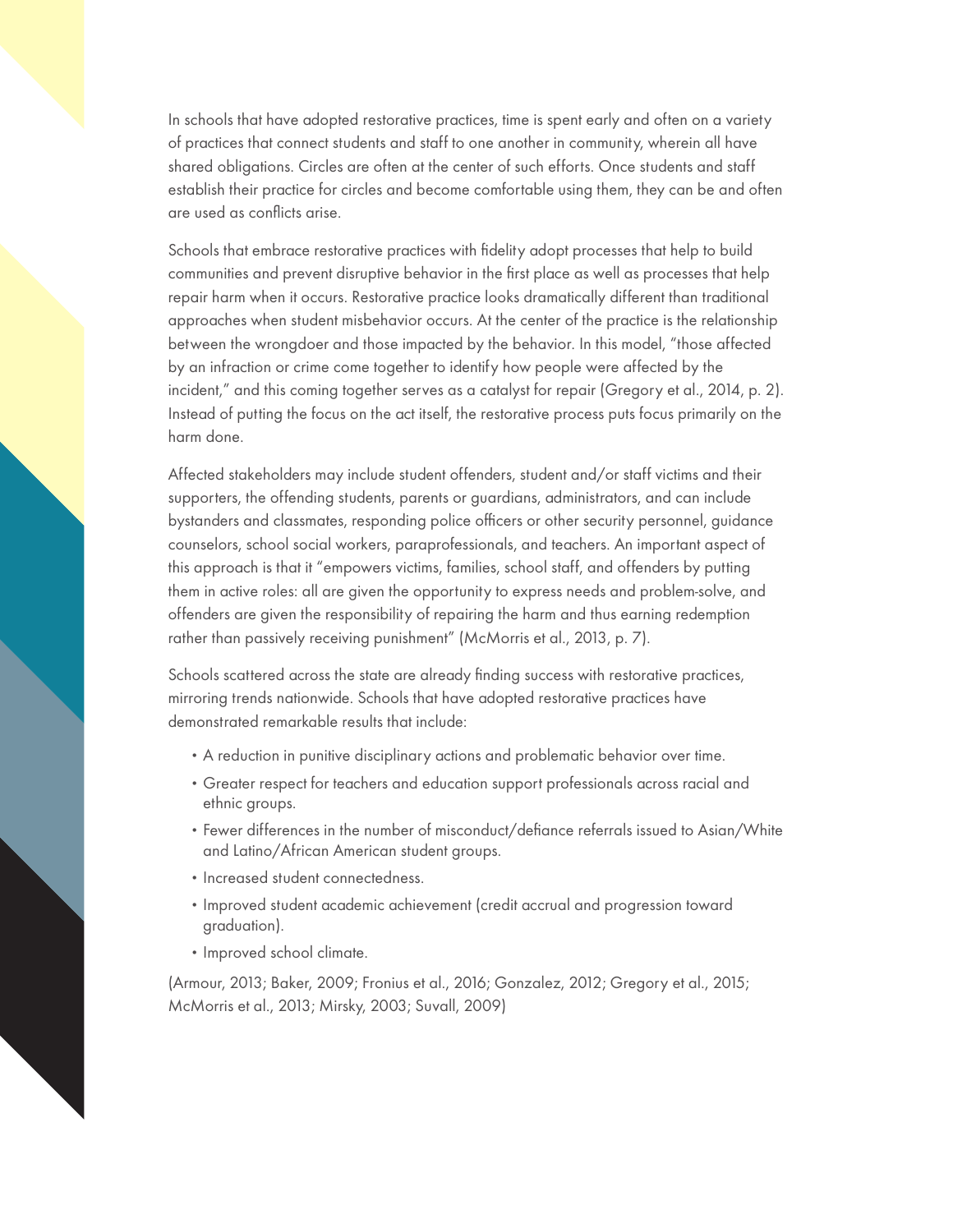Minnesota has a wealth of resources already available to help schools and districts move in this direction. A full transition to a trauma-informed, restorative model takes several years, and there are a number of models schools and districts can follow as they set course. The Minnesota Department of Education houses a rich body of resources and tools and hosts discussions by restorative practitioners on a regular basis.

### WHY DO WE NEED TRAUMA-INFORMED SCHOOLS?

Kim Davidson, a second-grade teacher in northern Minnesota, recently had a conversation with her class about the things going on in their lives that make it hard to focus in school. She asked what makes it hard for them, and they responded. Five had parents in jail. One lost his eighth-grade sister suddenly to a heart condition earlier this year. Two have a parent who lives in another state. One said that she didn't know when her mom was getting out of jail or whether or not she would be able to see her. Several were in tears. Davidson asked, "what would you want to tell adults about what you go through?" One girl said, "that I worry." Davidson asked, "what if the adult tells you just not to worry?" The girl responded, "I would say it's a really big worry."

Due to some groundbreaking studies conducted in the last 20 years, we know far more now about what is happening in the brains of many of our students who are mostly likely to exhibit problematic behaviors in school. Educators and administrators need training, now widely available, on the prevalence of adverse childhood experiences among our student population, the effects of that toxic stress on the brain, and what that toxic stress looks like in terms of student behavior. The Minnesota Adverse Childhood Experiences (ACEs) study, though conducted on the adult population, provides us with a clear picture of how many of our students have experienced adverse childhood experiences and which groups of our students are most likely to have high numbers of adverse childhood experiences.

Students experiencing high levels of toxic stress have different responses to a wide variety of interactions than students who have not experienced adverse childhood experiences. The very brain structure in kids with high levels of toxic stress is altered. The Minnesota Department of Health (2013) has argued that "toxic stress strengthens connections in the parts of the brain that are associated with fear, arousal, and emotional regulation. Additionally, toxic stress negatively impacts parts of the brain associated with learning and memory" (p. 9).

When a student with high levels of toxic stress has his or her fears triggered, he or she may display behaviors that seem to an outsider to be far more dramatic than what the situation calls for. The student's brain is wired to respond to potential threats as if they are as severe as the original adverse experiences have been. Once the brain releases cortisol, a person is in what is commonly known as "fight, flight, or freeze" mode. And when this is happening, the brain cannot physiologically take in new knowledge or problem solve" (Medina, 2014). The students "with unprocessed traumatic memories cannot deal with threats, real or perceived, which cause them to automatically drop out of their neo-cortex into their limbic area for the survival reactions of fight/flight " (Oehlberg, 2012, p. 5).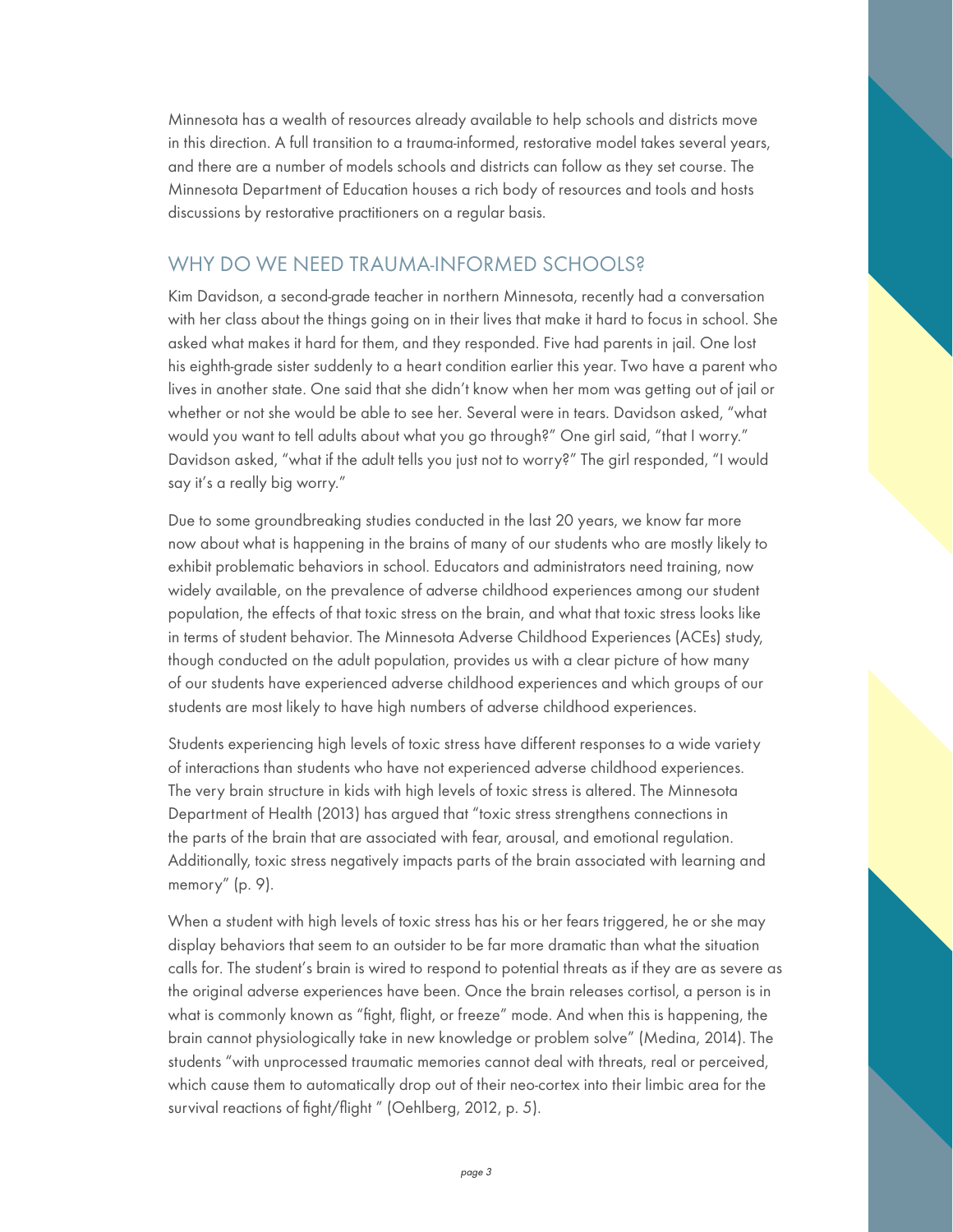For many adults, educators among them, who are not well versed in the way trauma affects brain development and behavior, the reactions of students living with high levels of toxic stress can seem baffling. The behaviors seem irrational, and that's precisely because they are irrational. They come from parts of the brain that are triggered without the student's conscious choice. Such survival behaviors are automatic (Oehlberg, 2012). Once we understand what is happening in the brain when the fight, flight, or freeze response is triggered, we must move away from our traditional assumptions that the child is making a deliberate choice and can learn despite what is happening in the brain.

Although schools cannot directly change the economic and social conditions that lead to high levels of toxic stress in children, "the manner in which educators respond to the needs of these students is within their grasp when there is adequate preparation and training" (Oehlberg, 2012, p. 8). Schools have an opportunity to provide a range of supports to students with high levels of toxic stress. Resources designed to help districts and schools develop trauma-informed practices are plentiful. Trauma-informed schools are staffed by educators and administrators who are trained in ACEs, who understand the fight, flight, or freeze response, and who understand and develop programming to help students living with chronic levels of stress begin to develop resiliency. This skill will allow them, over time, to know the difference between the real threats to their safety that have manifested themselves in the students' traumatic experiences and the triggers in everyday life that feel like those real threats but are not. Trauma-informed "approaches are woven into the school's daily activities: the classroom, the cafeteria, the halls, buses, the playground" (Stevens, 2012, p. 3). This is the approach we need in Minnesota.

We know that trauma-informed practices can help address the root causes of disruptive behaviors, and Minnesota's schools should be empowered to address those student needs.

In the past six years, hundreds of schools across the nation have made the shift to be traumainformed. The results are remarkable. They include:

- Dramatic reductions in suspensions and expulsions.
- •Reductions in disruptive behavior, outbursts, and violent behavior.
- •Reductions in office referrals.
- •Significantly improved academic performance (grades, test scores, and graduation rates).
- Decreased absenteeism.
- •Improved school climate.
- •Reduced need for special education referrals and services.
- •Reduced risk for compassion fatigue among educators.
- •Increased levels of teacher satisfaction.
- Increased teacher retention rates.

(Children's Defense, 2015; Children's Law Center, 2015; Oehlberg, 2012; Stevens, 2015)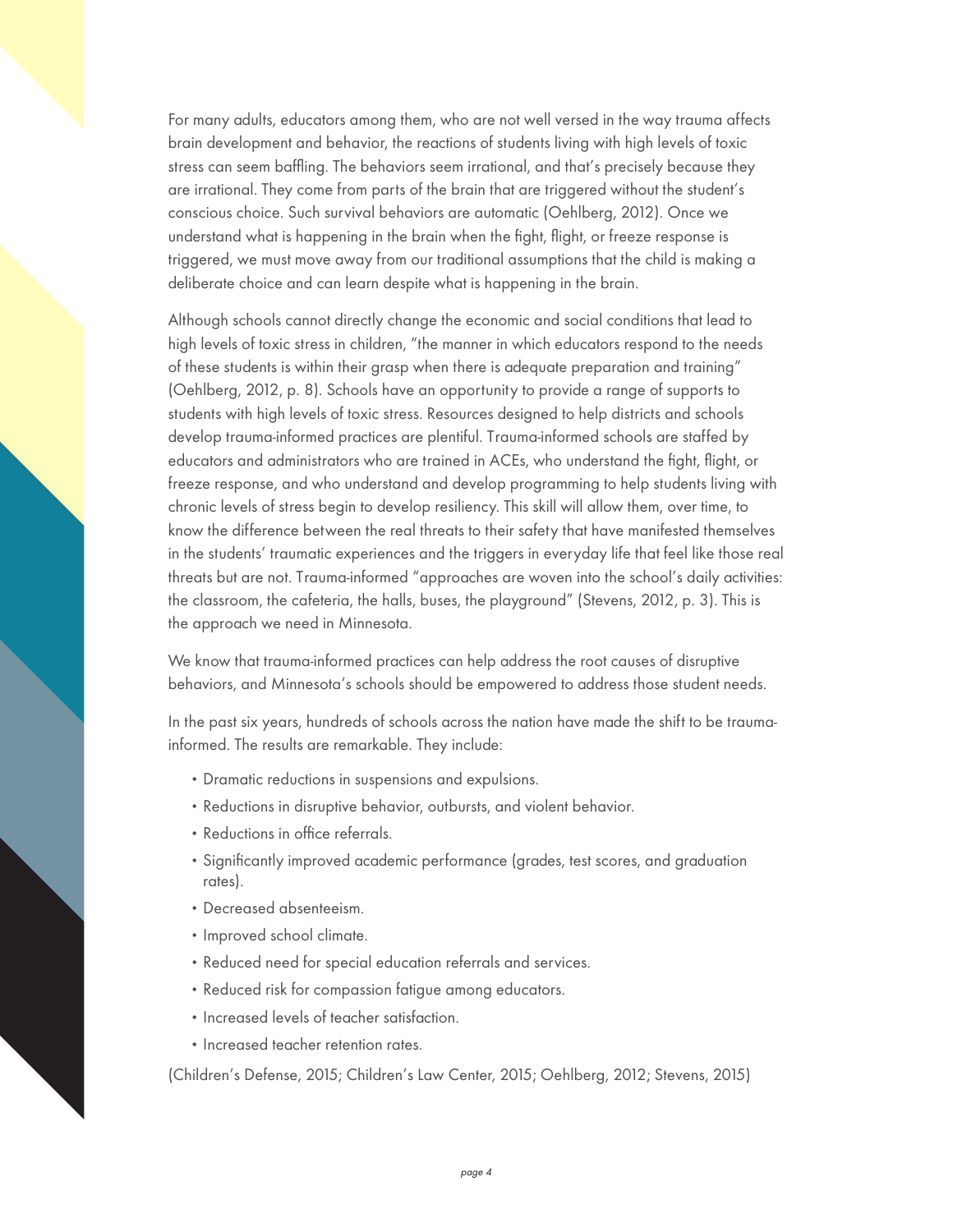Minnesota needs to train all educators in the science about childhood trauma, so they can build inclusive schools that serve all students.

#### HOW CAN WE WORK TOGETHER TO HELP MINNESOTA'S EDUCATORS AND STUDENTS?

Moving away from our over-reliance on exclusionary practices and adopting a traumainformed, restorative practice in no way means that we do not hold students accountable for their behavior. On the contrary, by paying overt attention to the root causes of the behavior and the harm done community wide, whether another person was hurt or 16 other people were hurt, a trauma-informed, restorative approach includes identifying ways for the student to repair that harm and be returned to the community.

When we look at costs, we must foremost acknowledge that we have spent billions of dollars nationally on the mechanisms of zero-tolerance and exclusion. Enforcing and administering exclusionary policies costs taxpayers in Minnesota too much. We spend millions of dollars on law enforcement personnel in our schools and on locks, metal detectors, and surveillance cameras. The Dignity in Schools Campaign, the Justice Policy Institute (2014), and the National Center for Education Statistics (2011-12) estimate that "states spend up to \$148,767 to incarcerate a youth, and only \$10,667 to educate a student." This means money that could potentially help address the root causes of student behavior is instead being funneled to systems that simply remove them from schools. Cities also spend an enormous amount on the costs associated with "questioning, processing, charging and detaining the thousands of students who are arrested in school every year" (High Hopes, 2012, p. 5). We are spending our money on the wrong things. The Voices of Youth (2011) campaign has argued that

smarter investments can reverse this lose-lose situation, in which students lose valuable learning time and schools lose funding that could have otherwise been used to genuinely support student safety and achievement. The research has shown that the most [efficient] discipline policies focus on preventing student misconduct before it can escalate and using effective interventions when it does occur. By investing in policies that truly support academic achievement and school safety, [schools] can not only raise the graduation rates of [their] students but save taxpayers huge amounts of money in the long-term. (p. 5)

The dollars we have spent building, growing, and maintaining our exclusionary discipline policies have not led to their intended effect. And we know now that other approaches to student behavior are far more successful. It is time to redirect our resources to the services our students need.

In Minnesota, we can choose to stop fueling the school-to-prison pipeline. In fact, we can dismantle it. Teaching all of our students in a radically inclusive manner means shifting away from failed ways of responding to student behavior. It means shifting our focus. It means learning from what social science can now tell us with certainty. It means admitting that some of the policies that were adopted with good intentions ended up causing more harm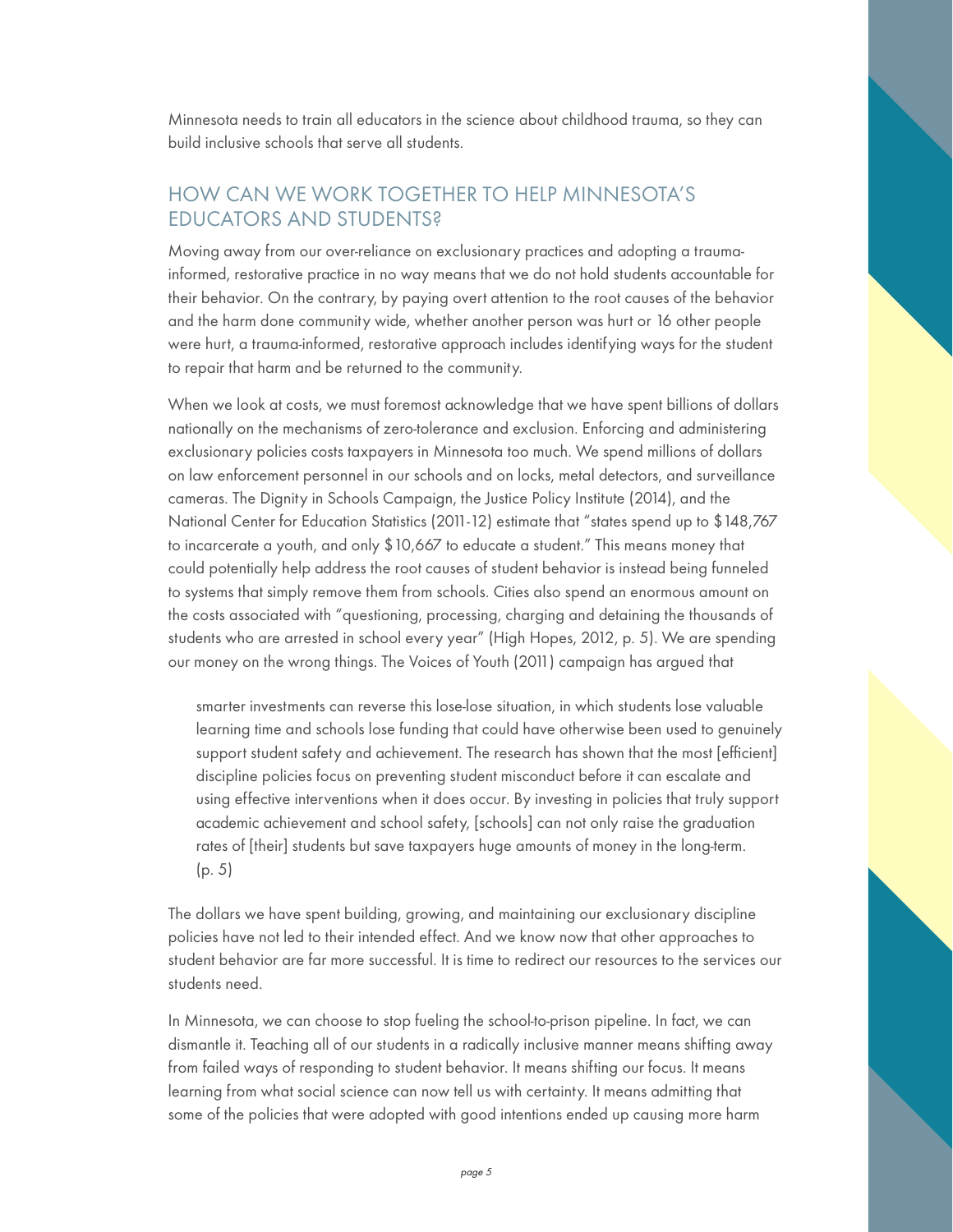than was ever imagined at their inception. It means empowering educators, education support professionals, teachers, and administrators to meet students where they are and enabling them to equip students with the tools they need to be successful, thriving members of communities. Our students deserve the very best education we can provide, and we know now that this includes trauma-sensitive, restorative practices.

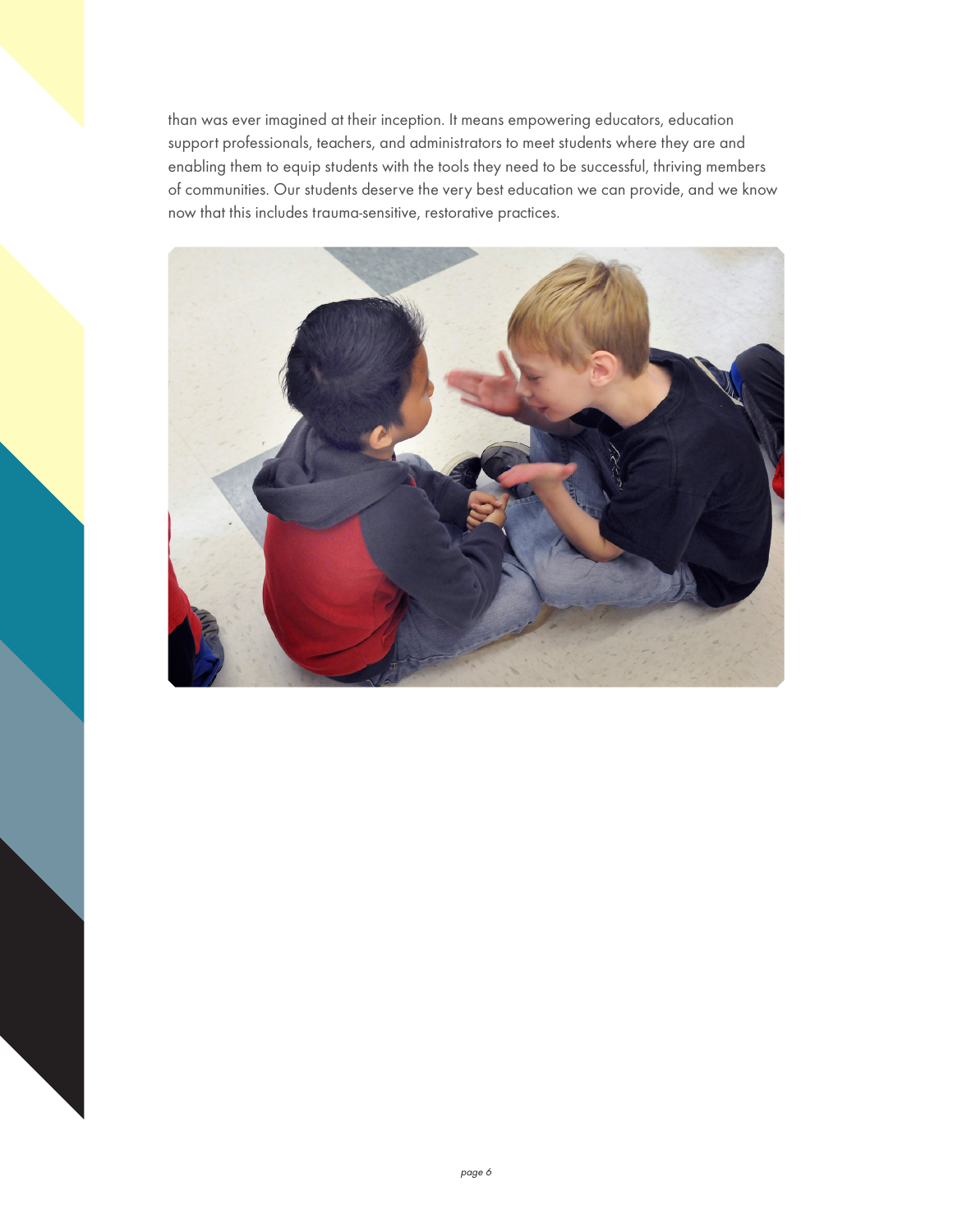#### REFERENCES

- Armour, M. (2013). Ed White Middle School restorative discipline evaluation: Implementation and impact, 2012/2013, Sixth grade. The Institute for Restorative Justice and Restorative Dialogue. Retrieved from: https://irjrd.org.
- Baker, M.L. (2009). DPS restorative justice project: Year three. Year End Report. Retrieved from http://outcomescolorado.com/yahoo\_site\_admin/assets/docs/DPS\_RJ\_Exec\_ Sum\_07-08.259103314.pdf.
- Children's Defense Fund—Ohio. (2015). Addressing children's trauma: A toolkit for Ohio schools. Retrieved from http://www.cdfohio.org.
- Children's Law Center. (2015, June). Addressing childhood trauma in DC schools. Retrieved from http://www.childrenslawcenter.org.
- Craig, S. E. (2016). Trauma-sensitive schools: Learning communities transforming children's lives, K-5. New York: Teachers College Press.
- Fronius, T., Persson, H., Guckenburg, S., Hurley, N., & Petrosino, A. (2016). Restorative justice in U. S. Schools: A research review. San Francisco: WestEd Justice and Prevention Center. Retrieved from http://jprc.wested.org.
- Gonzalez, T. (2012). Keeping kids in schools: Restorative justice, punitive discipline, and the school to prison pipeline. Journal of Law and Education, 41(2), 281-335.
- Gregory, Al, Clawson, K., Davis, A., & Gerewitz, J. (2014). The promise of restorative practices to transform teacher-student relationships and achieve equity in school discipline. Journal of Educational & Psychological Consultation [Special Issue: Restorative Justice]. 325-353.
- McMorris, B. J., Beckman, K. J., Shea, G., Baumgartner, J., & Eggert, R. C. (2013). Applying restorative justice practices to Minneapolis Public Schools students recommended for possible expulsion. Minneapolis: University of Minnesota. Retrieved from http://www. legalrightscenter.org.
- Medina, J. (2014). Brain rules: 12 principles for surviving and thriving at work, home, and school. Seattle: Pear Press.
- Minnesota Department of Health. (2013). Adverse childhood experiences in Minnesota: Findings & recommendations based on the 2011 Minnesota behavioral risk factor surveillance system. Retrieved from http://www.health.state.mn.us.
- Mirsky, L. (2003). Safer saner schools: Transforming school cultures with restorative practices. Restorative Practice Forum. Retrieved from http://www.iirp.edu.
- Morrison, B. (2016). What is restorative justice? [video]. Restorative Justice Center at the University of California, Berkeley. Retrieved from http://rjcenterberkeley.org.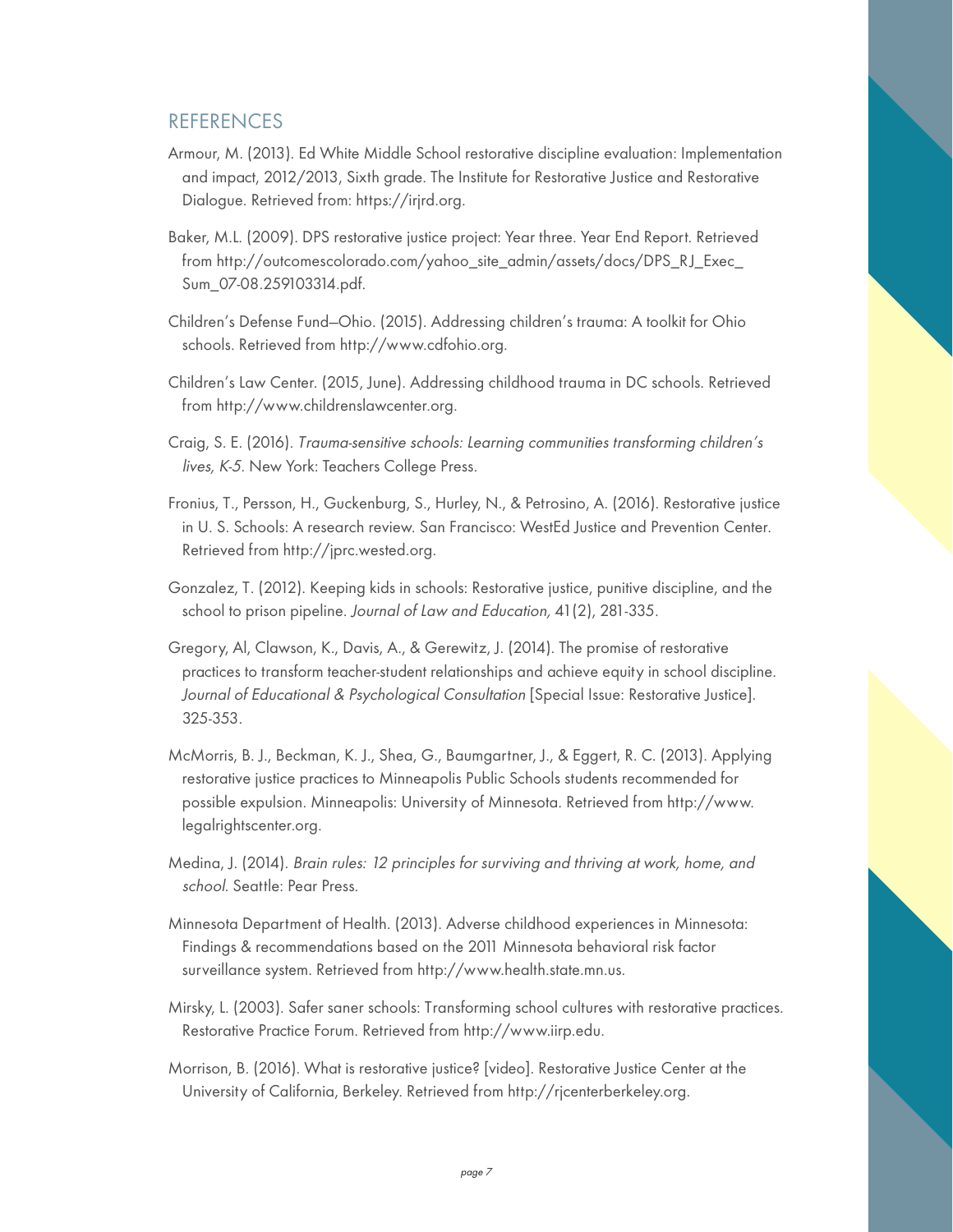- Oehlberg, B. (2012). Ending the shame: Transforming public education so it works for all students. Pittsburgh: RoseDog Books.
- Riestenberg, N. (2012). Circle in the square: Building community and repairing harm in school. St. Paul: Living Justice Press.
- Stevens, J. E. (2014, January 28). San Francisco's El Dorado Elementary uses traumainformed & restorative practices; Suspensions drop 89%. ACES Too High News. Retrieved from https://acestoohigh.com.
- Stevens, J. E. (2015, April 9). Minnesota high school screens students for ACEs to develop trauma-informed education. ACES Too High News. Retrieved from https://acestoohigh. com.
- Suvall, C. (2009). Restorative justice in schools. Harvard Civil Rights-Civil Liberties Law Review, 44, 547-562.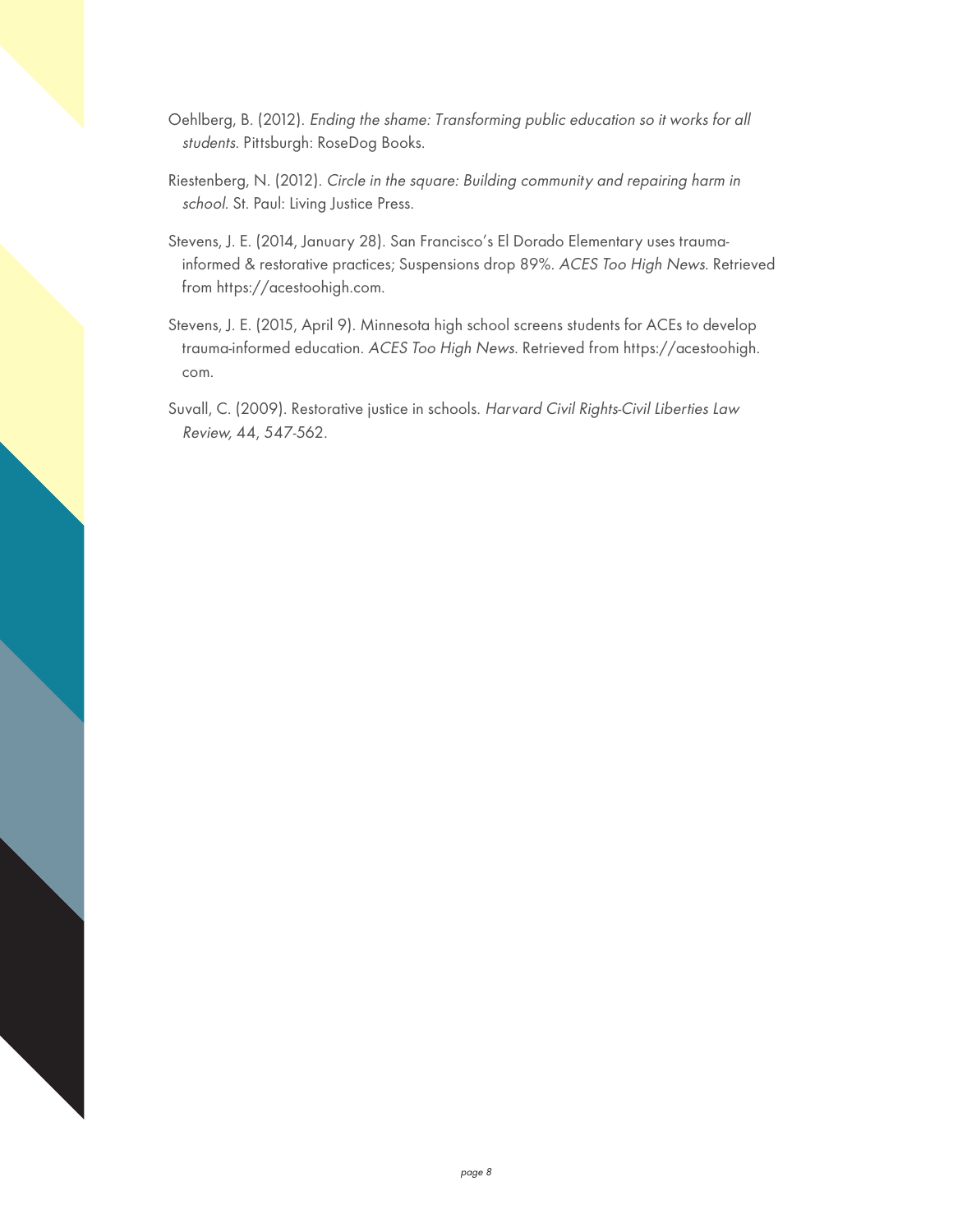